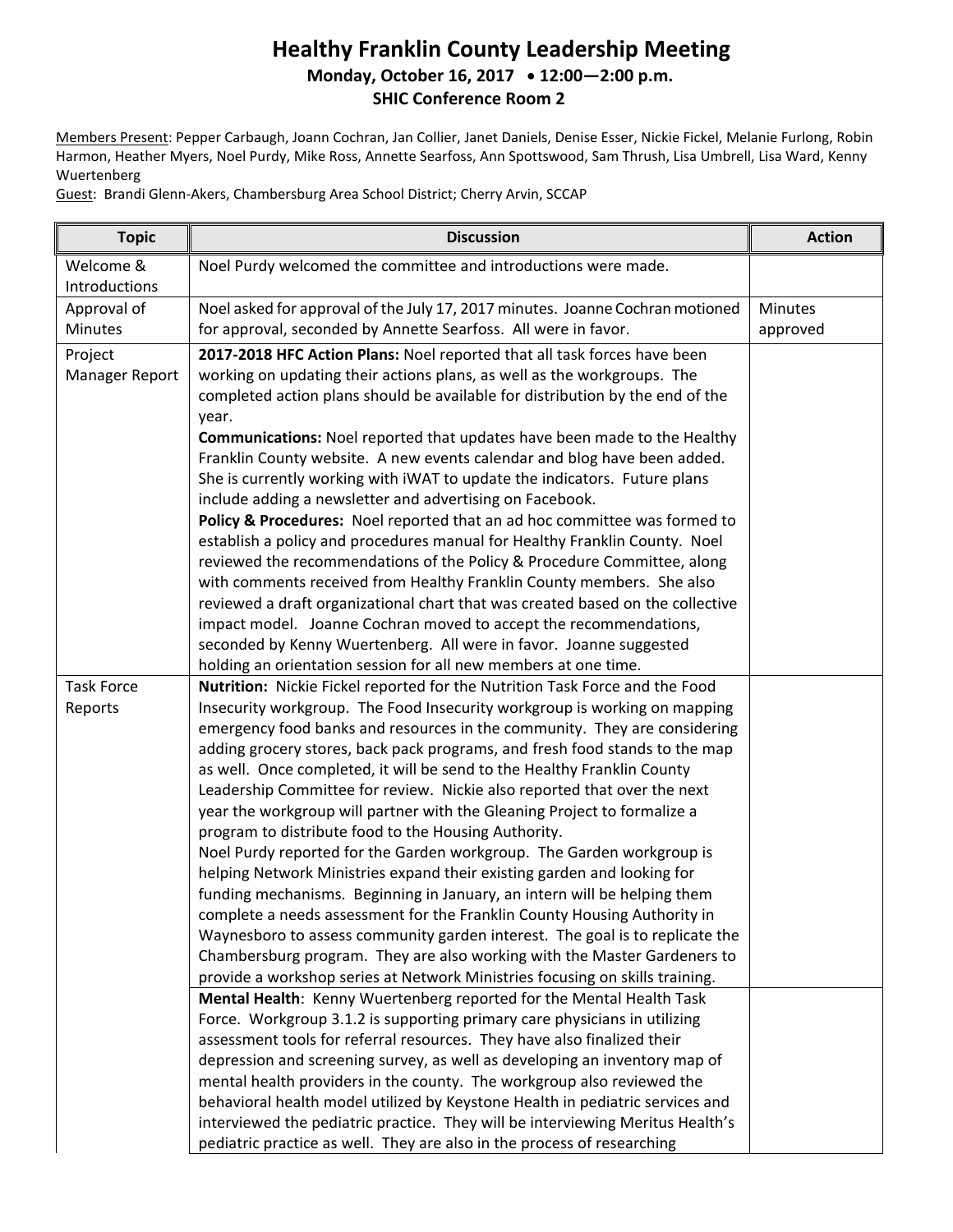## **Healthy Franklin County Leadership Meeting**

**Monday, October 16, 2017 12:00—2:00 p.m.**

**SHIC Conference Room 2**

| <b>Topic</b>                    | <b>Discussion</b>                                                                                                                                                                                                                                                                                                                                                                             | <b>Action</b> |
|---------------------------------|-----------------------------------------------------------------------------------------------------------------------------------------------------------------------------------------------------------------------------------------------------------------------------------------------------------------------------------------------------------------------------------------------|---------------|
|                                 | telemedicine.<br>The Suicide Prevention Coalition is working on a pilot program that will<br>include three organizations with the goal of reducing suicides to zero. There<br>have been 45 QPR trainings on suicide prevention and 191 people have taken                                                                                                                                      |               |
|                                 | the online training. The workgroup also conducted a suicide prevention<br>training at Greencastle-Antrim High School during Suicide Prevention Month                                                                                                                                                                                                                                          |               |
|                                 | and trained 232 students.<br>The Depression workgroup is working on more public awareness of crisis and                                                                                                                                                                                                                                                                                       |               |
|                                 | hotline services. They will be using social media and bulk mail to increase<br>awareness. They are also promoting the MHA Annual Wellness program on                                                                                                                                                                                                                                          |               |
|                                 | trauma.                                                                                                                                                                                                                                                                                                                                                                                       |               |
|                                 | The Child Adolescent workgroup held its first meeting. Kenny reported there<br>is a lot of interest from schools in working on depression and prevention.                                                                                                                                                                                                                                     |               |
|                                 | Access to Care: Joann Cochran reported for the Access to Care Task Force.                                                                                                                                                                                                                                                                                                                     |               |
|                                 | The task force has been focusing on access to insurance, reporting an increase<br>from 12,400 to 27,000 people eligible for MA. They also have been awarded                                                                                                                                                                                                                                   |               |
|                                 | a grant by the Department of Health to conduct research into the negative                                                                                                                                                                                                                                                                                                                     |               |
|                                 | impact that lack of transportation has on residents, with the goal of<br>eventually receiving a fixed transportation system. They currently have a                                                                                                                                                                                                                                            |               |
|                                 | program in place to partner every person being discharged from the Franklin<br>County jail with a behavioral health provider and a primary care doctor.                                                                                                                                                                                                                                       |               |
|                                 | Screenings are being held with Franklin County Head Start. Joann reported<br>there will be several new goals for Year Two.                                                                                                                                                                                                                                                                    |               |
|                                 | Physical Activity: Heather Myers reported for the Physical Activity Task Force<br>and the Community Engagement workgroup. The workgroup has established<br>a work plan through June 2018. The community walking parties continue and<br>more of an emphasis is being placed on tracking data. The workgroup also<br>applied for a Tourism Quality of Life grant to promote trails and walking |               |
|                                 | routes.<br>Sam Thrush reported for the Built Environment workgroup. Sam shared the<br>trail connectivity map which shows planned bike and trail routes, completed                                                                                                                                                                                                                             |               |
|                                 | routes, and future plans. The workgroup is also working on an inventory of                                                                                                                                                                                                                                                                                                                    |               |
|                                 | existing plans and ordinances in the county and will be creating a one to two<br>page summary. Plans are underway to start an inventory of physical activity                                                                                                                                                                                                                                  |               |
|                                 | assets in Franklin County. They have spoken with Professor Andy Mowen,                                                                                                                                                                                                                                                                                                                        |               |
|                                 | Professor of Recreation, Park and Tourism Management at Penn State<br>University, to obtain ideas and pointers on the best way to complete this                                                                                                                                                                                                                                               |               |
|                                 | inventory.                                                                                                                                                                                                                                                                                                                                                                                    |               |
| Announcements<br>& Updates from | Franklin County Head Start: Annette Searfoss invited everyone to attend<br>their annual meeting on October 27. They will be honoring Manny Diaz and                                                                                                                                                                                                                                           |               |
| <b>HFC Partners</b>             | highlighting community partnerships.                                                                                                                                                                                                                                                                                                                                                          |               |
|                                 | Franklin County: Sam Thrush announced that the Chambersburg Borough<br>will be presenting the formal introduction of the bicycle and pedestrian                                                                                                                                                                                                                                               |               |
|                                 | improvement plan to Borough Council.                                                                                                                                                                                                                                                                                                                                                          |               |
|                                 | SpiriTrust Lutheran: Melanie Furlong reported that SpiriTrust will be breaking                                                                                                                                                                                                                                                                                                                |               |
|                                 | ground on their new skilled nursing and rehab center in November.<br>Practical Nursing Program: Jan Collier reported that they will be launching a                                                                                                                                                                                                                                            |               |
|                                 | white paper to inform the public about the status of LPNs.                                                                                                                                                                                                                                                                                                                                    |               |